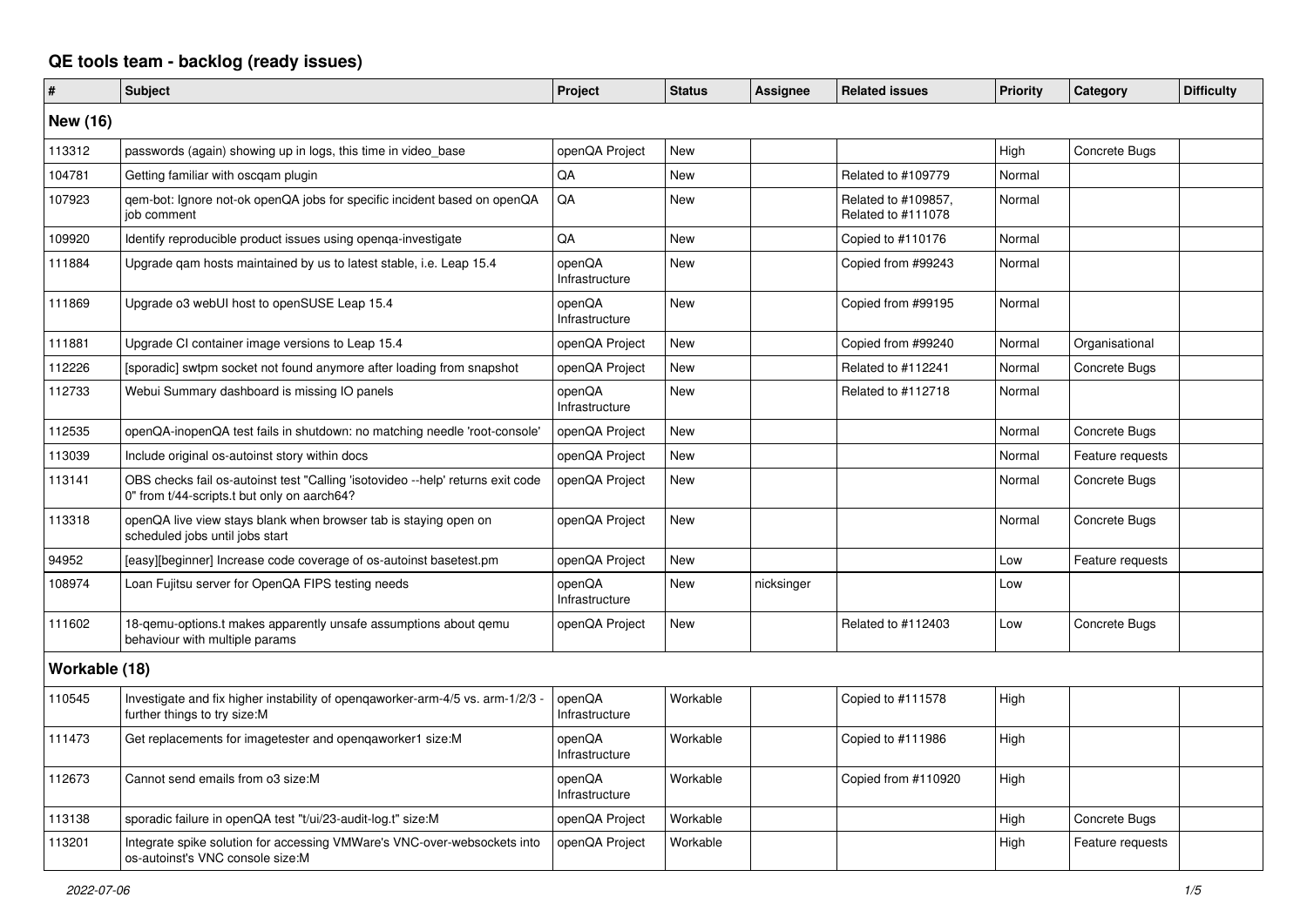| $\vert$ #       | <b>Subject</b>                                                                                                                                                                                    | Project                  | <b>Status</b> | Assignee   | <b>Related issues</b>                                                                                                                                                              | Priority | Category         | <b>Difficulty</b> |
|-----------------|---------------------------------------------------------------------------------------------------------------------------------------------------------------------------------------------------|--------------------------|---------------|------------|------------------------------------------------------------------------------------------------------------------------------------------------------------------------------------|----------|------------------|-------------------|
| 113189          | Research where we need limits size: S                                                                                                                                                             | openQA Project           | Workable      |            |                                                                                                                                                                                    | Normal   | Feature requests |                   |
| 105594          | Two new machines for OSD and o3, meant for bare-metal virtualization<br>size:M                                                                                                                    | openQA<br>Infrastructure | Workable      | nicksinger | Related to #110227                                                                                                                                                                 | Normal   |                  |                   |
| 111066          | Document suggested workflows for multiple teams reviewing openQA test<br>results size:M                                                                                                           | openQA Project           | Workable      |            |                                                                                                                                                                                    | Normal   | Feature requests |                   |
| 81899           | [easy][beginner] Move code from isotovideo to a module size: M                                                                                                                                    | openQA Project           | Workable      | okurz      | Related to #108530                                                                                                                                                                 | Low      | Feature requests |                   |
| 99663           | Use more perl signatures - os-autoinst size:M                                                                                                                                                     | openQA Project           | Workable      | okurz      | Related to #102146,<br>Related to #104986,<br>Related to #104520,<br>Related to #106654,<br>Related to #108323,<br>Related to #110983,<br>Related to #112319,<br>Copied to #100967 | Low      | Feature requests |                   |
| 100967          | Use more perl signatures - openQA size:M                                                                                                                                                          | openQA Project           | Workable      | okurz      | Copied from #99663,<br>Copied to #105127                                                                                                                                           | Low      | Feature requests |                   |
| 106056          | [virtualization][tools] Improve retry behaviour and connection error handling<br>in backend::ipmi (was: "Fail to connect opengaipmi5-sp.ga.suse.de on our<br>osd environment") size:M             | openQA Project           | Workable      |            | Related to #102650                                                                                                                                                                 | Low      | Feature requests |                   |
| 109746          | Improve QA related server room management, consistent naming and<br>tagging size:M                                                                                                                | openQA<br>Infrastructure | Workable      |            | Copied from #102650,<br>Copied to #110521                                                                                                                                          | Low      |                  |                   |
| 107941          | [sporadic] openQA Fullstack test t/full-stack.t can still fail with "udevadm" log<br>message size:M                                                                                               | openQA Project           | Workable      |            |                                                                                                                                                                                    | Low      | Concrete Bugs    |                   |
| 109112          | Improve os-autoinst sshXtermVt.pm connection error handling (was: "Test<br>died: Error connecting to <root@redcurrant-4.qa.suse.de>: No route to host")<br/>size:M</root@redcurrant-4.qa.suse.de> | openQA<br>Infrastructure | Workable      |            | Related to #98832, Has<br>duplicate #109719                                                                                                                                        | Low      |                  |                   |
| 111254          | Cover code of os-autoinst path backend/ fully (statement coverage) size:M                                                                                                                         | openQA Project           | Workable      |            | Blocked by #109620,<br>Copied from #111251                                                                                                                                         | Low      | Feature requests |                   |
| 111338          | Open source https://gitlab.suse.de/qa-maintenance/mtui size:M                                                                                                                                     | QA                       | Workable      |            | Copied to #111341                                                                                                                                                                  | Low      |                  |                   |
| 111770          | Limit finished tests on /tests, but query configurable and show complete<br>number of jobs size:S                                                                                                 | openQA Project           | Workable      |            |                                                                                                                                                                                    | Low      | Feature requests |                   |
| In Progress (2) |                                                                                                                                                                                                   |                          |               |            |                                                                                                                                                                                    |          |                  |                   |
| 111992          | Deal with QEMU and OVMF default resolution being 1280x800, affecting (at<br>least) qxl size:M                                                                                                     | openQA Project           | In Progress   | tinita     | Related to #111866,<br>Related to #111863                                                                                                                                          | High     | Feature requests |                   |
| 111341          | Open source https://gitlab.suse.de/qa-maintenance/qam-oscplugin/ size:M                                                                                                                           | $\mathsf{QA}$            | In Progress   | osukup     | Copied from #111338                                                                                                                                                                | Normal   |                  |                   |
| Blocked (33)    |                                                                                                                                                                                                   |                          |               |            |                                                                                                                                                                                    |          |                  |                   |
| 109668          | [saga][epic] Stable and updated non-gemu backends for SLE validation                                                                                                                              | openQA Project           | Blocked       | okurz      | Related to #37339                                                                                                                                                                  | High     | Feature requests |                   |
| 80142           | [saga][epic] Scale out: Redundant/load-balancing deployments of openQA,<br>easy containers, containers on kubernetes                                                                              | openQA Project           | Blocked       | okurz      | Related to #80466,<br>Related to #92893,<br>Related to #110497                                                                                                                     | High     | Feature requests |                   |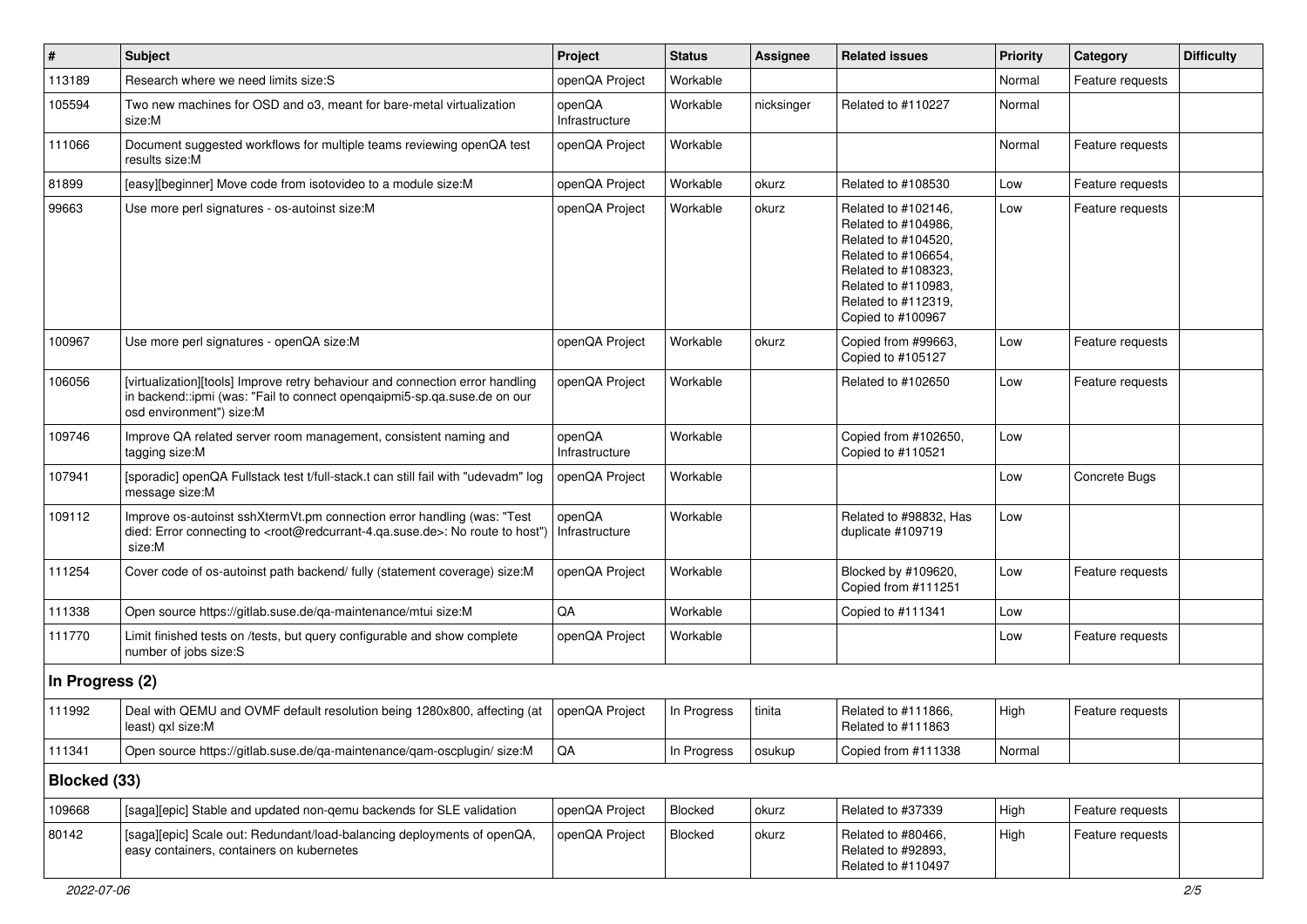| $\vert$ # | <b>Subject</b>                                                                                                                                                                                                            | Project                  | <b>Status</b>  | Assignee   | <b>Related issues</b>                                                                                                                                    | <b>Priority</b> | Category         | <b>Difficulty</b> |
|-----------|---------------------------------------------------------------------------------------------------------------------------------------------------------------------------------------------------------------------------|--------------------------|----------------|------------|----------------------------------------------------------------------------------------------------------------------------------------------------------|-----------------|------------------|-------------------|
| 97862     | More openQA worker hardware for OSD size:M                                                                                                                                                                                | openQA<br>Infrastructure | <b>Blocked</b> | okurz      | Copied from #97043,<br>Copied to #104970                                                                                                                 | High            |                  |                   |
| 101048    | [epic] Investigate and fix higher instability of opengaworker-arm-4/5 vs.<br>arm-1/2/3                                                                                                                                    | openQA Project           | Blocked        | mkittler   | Related to #101030                                                                                                                                       | High            | Concrete Bugs    |                   |
| 100688    | [epic][virtualization][3rd party hypervisor] Add svirt backend compatibility for<br>vmware 7.0                                                                                                                            | openQA Project           | <b>Blocked</b> | okurz      |                                                                                                                                                          | High            | Feature requests |                   |
| 103736    | Make aarch64 machine chan-1 up and running after it is broken size:M                                                                                                                                                      | openQA<br>Infrastructure | Blocked        | nicksinger |                                                                                                                                                          | High            |                  |                   |
| 110920    | Emails from o3 are rejected by mx2.suse.de for certain sender/recipients<br>size:S                                                                                                                                        | openQA<br>Infrastructure | Blocked        | okurz      | Copied from #110629,<br>Copied to #112673                                                                                                                | High            |                  |                   |
| 91646     | [saga][epic] SUSE Maintenance QA workflows with fully automated testing,<br>approval and release                                                                                                                          | QA                       | Blocked        | okurz      | Copied to #99303                                                                                                                                         | Normal          |                  |                   |
| 96539     | Conclude migration of gam.suse.de                                                                                                                                                                                         | QA                       | Blocked        | okurz      |                                                                                                                                                          | Normal          |                  |                   |
| 109656    | [epic] Stable non-gemu backends                                                                                                                                                                                           | openQA Project           | <b>Blocked</b> | okurz      | Related to #99345                                                                                                                                        | Normal          | Feature requests |                   |
| 91914     | [epic] Make reviewing openQA results per squad easier                                                                                                                                                                     | openQA Project           | Blocked        | okurz      | Related to #52655,<br>Related to #93710, Copied<br>from #91467, Copied to<br>#99306                                                                      | Normal          | Feature requests |                   |
| 92854     | [epic] limit overload of openQA webUI by heavy requests                                                                                                                                                                   | openQA Project           | Blocked        | okurz      | Copied from #92770                                                                                                                                       | Normal          | Feature requests |                   |
| 94105     | [epic] Use feedback from openqa-investigate to automatically inform on<br>github pull requests, open tickets, weed out automatically failed tests                                                                         | QA                       | Blocked        | okurz      | Related to #91773,<br>Related to #107014                                                                                                                 | Normal          |                  |                   |
| 97190     | Limit size of initial requests everywhere, e.g. /, /tests, etc., over webUI and<br><b>API</b>                                                                                                                             | openQA Project           | Blocked        | okurz      | Related to #41054,<br>Related to #110680,<br>Related to #110677                                                                                          | Normal          | Feature requests |                   |
| 98472     | [epic] Scale out: Disaster recovery deployments of existing openQA<br>infrastructures                                                                                                                                     | openQA Project           | Blocked        | okurz      |                                                                                                                                                          | Normal          | Feature requests |                   |
| 103962    | [saga][epic] Easy multi-machine handling: MM-tests as first-class citizens                                                                                                                                                | openQA Project           | Blocked        | mkittler   | Copied to #112862                                                                                                                                        | Normal          | Feature requests |                   |
| 103971    | [epic] Easy *re*-triggering and cloning of multi-machine tests                                                                                                                                                            | openQA Project           | <b>Blocked</b> | mkittler   | Related to #66071                                                                                                                                        | Normal          | Feature requests |                   |
| 106922    | [epic][sporadic] openqa_from_git fails in dashboard due to<br>ensure_unlocked_desktop not expecting password entry screen in case of<br>locked desktop auto_review:"match=desktop-runner,screenlock timed<br>out.*":retry | openQA Project           | Blocked        | okurz      | Related to #103122,<br>Related to #92092,<br>Related to #44441,<br>Related to #46589,<br>Related to #64078, Copied<br>from #106919, Copied to<br>#108527 | Normal          | Feature requests |                   |
| 108530    | os-autoinst plugins: x11_start_program from os-autoinst-distri-openQA<br>dynamically loaded from another git repo size:M                                                                                                  | openQA Project           | Blocked        | cdywan     | Related to #81899                                                                                                                                        | Normal          | Feature requests |                   |
| 108527    | [epic] os-autoinst plugins (or wheels or leaves or scrolls) for scalable code<br>reuse of helper functions and segmented test distributions                                                                               | openQA Project           | Blocked        | okurz      | Copied from #106922                                                                                                                                      | Normal          | Feature requests |                   |
| 109846    | [epic] Ensure all our database tables accomodate enough data, e.g. bigint for<br>ids                                                                                                                                      | openQA Project           | Blocked        | okurz      | Copied from #109836                                                                                                                                      | Normal          | Feature requests |                   |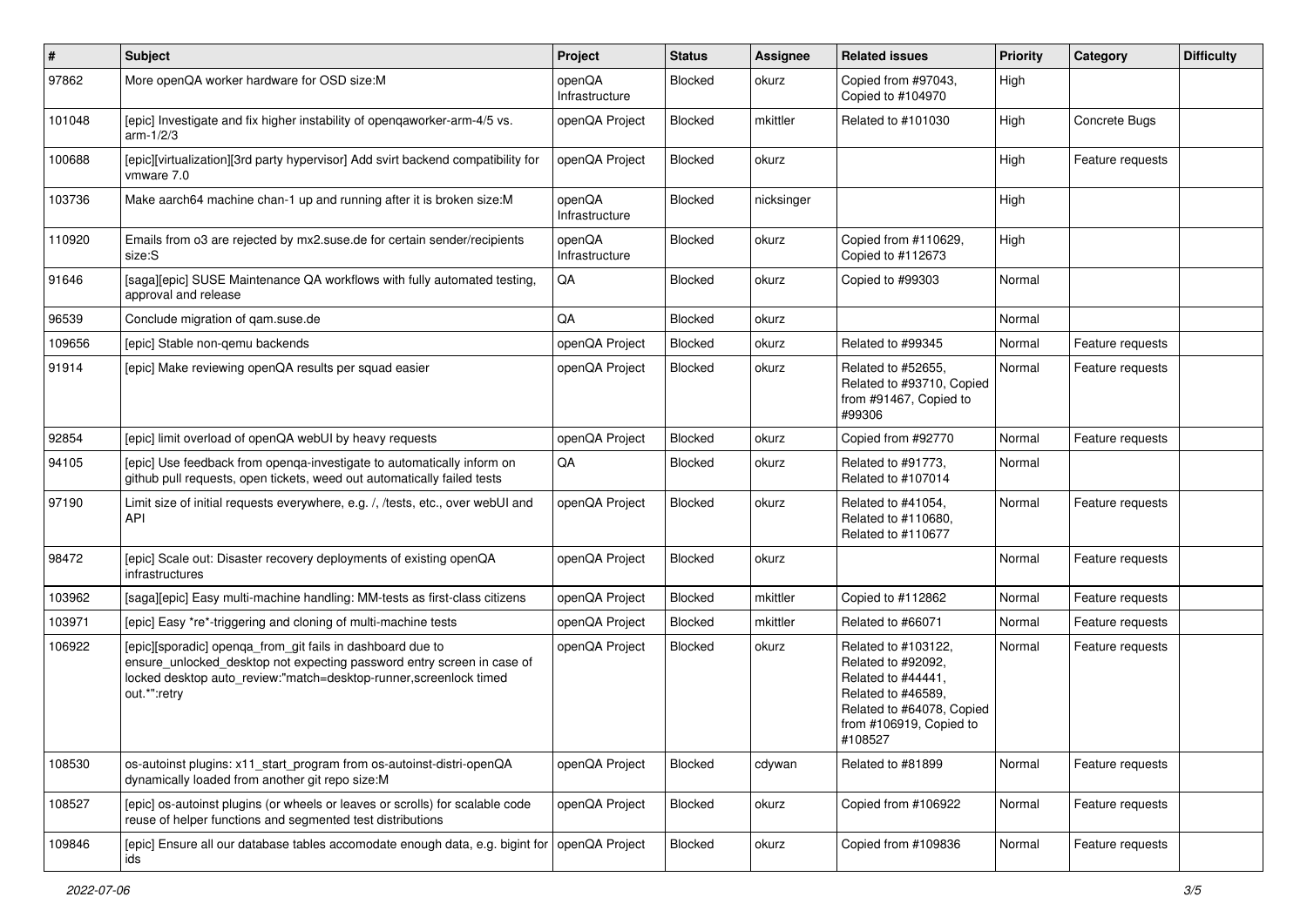| $\vert$ #     | <b>Subject</b>                                                                                                             | <b>Project</b>           | <b>Status</b>  | <b>Assignee</b> | <b>Related issues</b>                                                                                                                                                             | <b>Priority</b> | Category                  | <b>Difficulty</b> |
|---------------|----------------------------------------------------------------------------------------------------------------------------|--------------------------|----------------|-----------------|-----------------------------------------------------------------------------------------------------------------------------------------------------------------------------------|-----------------|---------------------------|-------------------|
| 110884        | [epic] Properly maintained open source mtui+oscgam                                                                         | QA                       | <b>Blocked</b> | okurz           |                                                                                                                                                                                   | Normal          |                           |                   |
| 111347        | [saga][epic] Properly maintained Maintenance QA tooling                                                                    | QA                       | <b>Blocked</b> | okurz           | Copied from #99303                                                                                                                                                                | Normal          |                           |                   |
| 111860        | [epic] Upgrade all our infrastructure, e.g. o3+osd workers+webui and<br>production workloads, to openSUSE Leap 15.4        | openQA Project           | <b>Blocked</b> | okurz           | Copied from #99183                                                                                                                                                                | Normal          | Organisational            |                   |
| 111863        | Upgrade o3 workers to openSUSE Leap 15.4                                                                                   | openQA<br>Infrastructure | <b>Blocked</b> | okurz           | Related to #111992,<br>Copied from #99189                                                                                                                                         | Normal          |                           |                   |
| 111866        | Upgrade osd workers and openqa-monitor to openSUSE Leap 15.4                                                               | openQA<br>Infrastructure | Blocked        | okurz           | Related to #111992,<br>Copied from #99192                                                                                                                                         | Normal          |                           |                   |
| 111872        | Upgrade osd webUI host to openSUSE Leap 15.4                                                                               | openQA<br>Infrastructure | <b>Blocked</b> | okurz           | Copied from #99198                                                                                                                                                                | Normal          |                           |                   |
| 111986        | Ensure uno.openganet.opensuse.org is properly used                                                                         | openQA<br>Infrastructure | Blocked        | okurz           | Copied from #111473                                                                                                                                                               | Normal          |                           |                   |
| 112367        | [tools] python-paramiko on Leap/SLE throws exception with ed25519 key<br>size:M                                            | QA                       | Blocked        | jbaier_cz       |                                                                                                                                                                                   | Normal          |                           |                   |
| 99660         | [epic] Use more perl signatures in our perl projects                                                                       | openQA Project           | <b>Blocked</b> | okurz           |                                                                                                                                                                                   | Low             | Feature requests          |                   |
| 109740        | [epic] Stable os-autoinst unit tests with good coverage                                                                    | openQA Project           | Blocked        | okurz           | Related to #109620                                                                                                                                                                | Low             | Feature requests          |                   |
| 98952         | [epic] t/full-stack.t sporadically fails "clickElement: element not interactable"<br>and other errors                      | openQA Project           | <b>Blocked</b> | mkittler        | Related to #101734                                                                                                                                                                | Low             | Concrete Bugs             |                   |
| 99579         | [epic][retro] Follow-up to "Published QCOW images appear to be<br>uncompressed"                                            | openQA Project           | <b>Blocked</b> | okurz           | Related to #96557, Copied<br>from #99246                                                                                                                                          | Low             | Organisational            |                   |
| Feedback (10) |                                                                                                                            |                          |                |                 |                                                                                                                                                                                   |                 |                           |                   |
| 109737        | [opensuse][sporadic] test fails in chromium due to lost characters when<br>typing in the address bar size:M                | openQA Tests             | Feedback       | cdywan          | Related to #107632                                                                                                                                                                | High            | Bugs in existing<br>tests |                   |
| 112898        | Minion workers alert triggering on and off size:M                                                                          | QA                       | Feedback       | okurz           | Related to #96380                                                                                                                                                                 | High            |                           |                   |
| 113030        | test distribution directory git revision can be parsed as "UNKNOWN" and<br>openQA investigation fails to show test git log | openQA Project           | Feedback       | okurz           |                                                                                                                                                                                   | High            | Concrete Bugs             |                   |
| 113087        | [ga-tools][gem-bot] malformed data in smelt incident causes smelt sync fail                                                | QA                       | Feedback       | okurz           |                                                                                                                                                                                   | High            |                           |                   |
| 112265        | Just use bigint in all our database tables (for auto-incremented ID-columns)                                               | openQA Project           | Feedback       | mkittler        | Related to #112718                                                                                                                                                                | Normal          | Feature requests          |                   |
| 95783         | Provide support for multi-machine scenarios handled by openga-investigate<br>size:M                                        | openQA Project           | Feedback       | mkittler        | Related to #103425,<br>Related to #71809,<br>Related to #69976,<br>Related to #107014,<br>Related to #110518,<br>Related to #110530,<br>Related to #110176,<br>Copied from #81859 | Normal          | Feature requests          |                   |
| 111470        | Reconsider folding ok results by default and/or uncollapse all on<br>/tests/overview                                       | openQA Project           | Feedback       | mkittler        | Copied from #110719                                                                                                                                                               | Normal          | Feature requests          |                   |